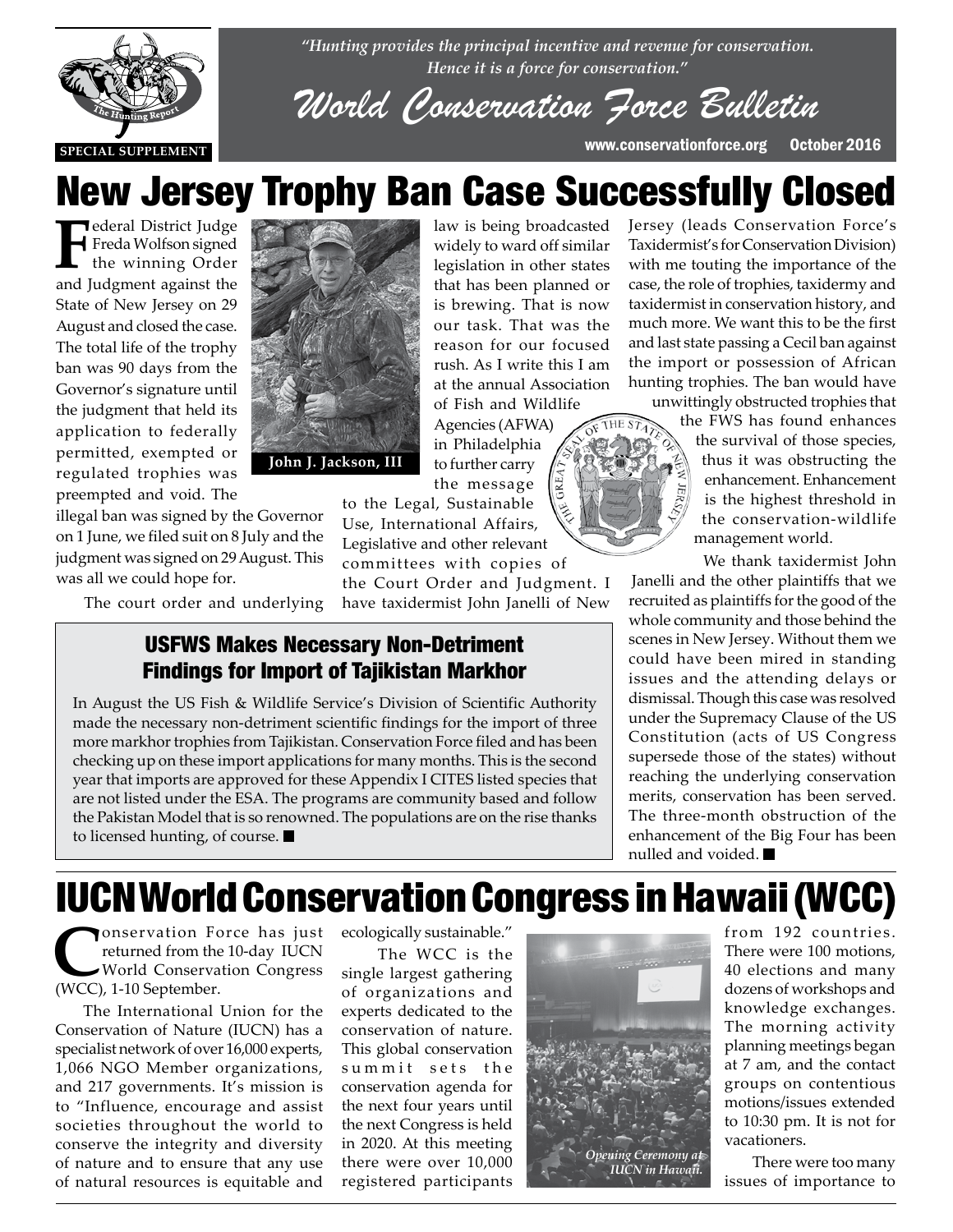### *World Conservation Force Bulletin*

conservation to cite here, but there were a few of particular interest to hunters. A motion was passed against hunting of captive bred lion in South Africa. It calls for legislation against the practice and states that hunters regard the practice as "an ethically repugnant embarrassment."

Another highly debated motion (Motion 90) sought to ban all lead ammunition world-wide. Conservation Force was involved in this debate in a working group for months before the WCC started and through the last day. We amended key wording with the help of Rick Patterson, the Executive Director of The Sporting Arms and Ammunition Manufactures' Institute (SAAMI). Rick attended as a technical advisor and representative of Conservation Force. SAAMI is an association of the leading manufacturers of firearms, ammunition and components. SAAMI was founded in 1926 at the request of the federal government and tasked with: Creating and publishing industry standards for safety, interchangeability, reliability and quality. Coordinating technical data. Promoting safe and responsible firearms use. SAAMI supports science-based solutions to the many issues related to firearms, ammunition and components. SAAMI also funded Aldo Leopold in his day. We had the top-gun, but the promoters of the motion did not care about bullet performance or costs, just the "feel good" elimination of all lead.

We succeeded in adding wording limiting the motion to the "phasing out" of lead "shot" in "wetlands" and "ammunition" to other areas where it's a "particular risk" to scavengers but only when it is feasible and an alternative has been developed. Believe me, that was a laborious task. The Association of Fish and Wildlife Agencies (Deb Hahn), Dallas Safari Club Foundation (a new IUCN Member organization), SCI Foundation (just admitted to membership), the CIC (Tamas Marghescu), FACE (Dr. David Scallan of FACE was exemplary), the Canadian Wildlife Service (Basile Vanhavre), The Game Rangers Association of Africa (Tim Snow), International Association for Falconry & Conservation of Birds of Prey (Janusz Sielicki) and others were in the grueling word-for-word fight. The final motion is a far cry from all

ammunition.

Of course, there is Congressional protection of lead ammunition in the USA. My own personal experience and conviction after years of hand loading and testing many thousands of rounds is that a combination of copper jacketed and lead is the best performing bullet, with the best- ballistics and presents only a minute poison risk to game or hunters. It's performance and costs are unsurpassable. Lead bullets do what a bullet is supposed to do. Bullets with a combination of lead perform better, wound and waste less and do so more quickly. "Quick kill means skill" to me, and I want a bullet with the best possible performance.



*IUCN World Conservation Congress, Hawaiisession on Animal rights versus Welfare.*

This is what expert Bryan Litz, with whom I consulted, opined in response to the questions: What is the advantage of lead? What are we loosing if we substitute lead? Answer: "As a ballistics expert and bullet designer who's looked at many materials I like to say: 'God put lead on this planet to make bullets with!' It's the perfect material due to its uniformity, availability (costs), and most of all, its density.

Density is the key thing that makes lead a superior material for bullets. Given the same caliber and length bullet, a lead bullet will WEIGH more, and that in fact gives it a higher Ballistic Coefficient (BC). Higher BCs enable shooters to hit their targets in a wider range of field uncertainties and deliver more energy/lethality on target due to the greater retained velocity of a high BC bullet.

The Sustainable Use and Livelihoods Specialist Group of the Species Survival Commission of IUCN (SULI of SSC) had a full schedule of interesting



John J. Jackson, III

PUBLISHER Barbara Crown

Copyright ©2016 by UnivOps Holdings, ISSN 1052-4746. This bulletin on hunting-related conservation matters is published periodically free of charge for subscribers to The Hunting Report, 12182 SW 128 Street, Miami, FL 33186. All material contained herein is provided by famed wildlife and hunting attorney John J. Jackson, III with whom The Hunting Report has formed a strategic alliance. The purpose of the alliance is to educate the hunting community as well as pro-advocacy of hunting rights opportunities. More broadly, the alliance will also seek to open up new hunting opportunities worldwide and ward off attacks on currently available opportunities. For more information on Conservation Force and/or the services available through Jackson's alliance with The Hunting Report, write:

Conservation Force 3240 South I-10 Service Road West, Suite 200 Metairie, LA 70001 Tel. 504-837-1233 Fax 504-837-1145 www.ConservationForce.org

For reprints of this bulletin or permission to reproduce it and to inquire about other publishing-related matters, write:

The Hunting Report 12182 SW 128 Street Miami, FL 33186 Tel. 1-800-272-5656 Fax 305-253-5532

*Remember to favor Conservation Force's Corporate Sponsors:*

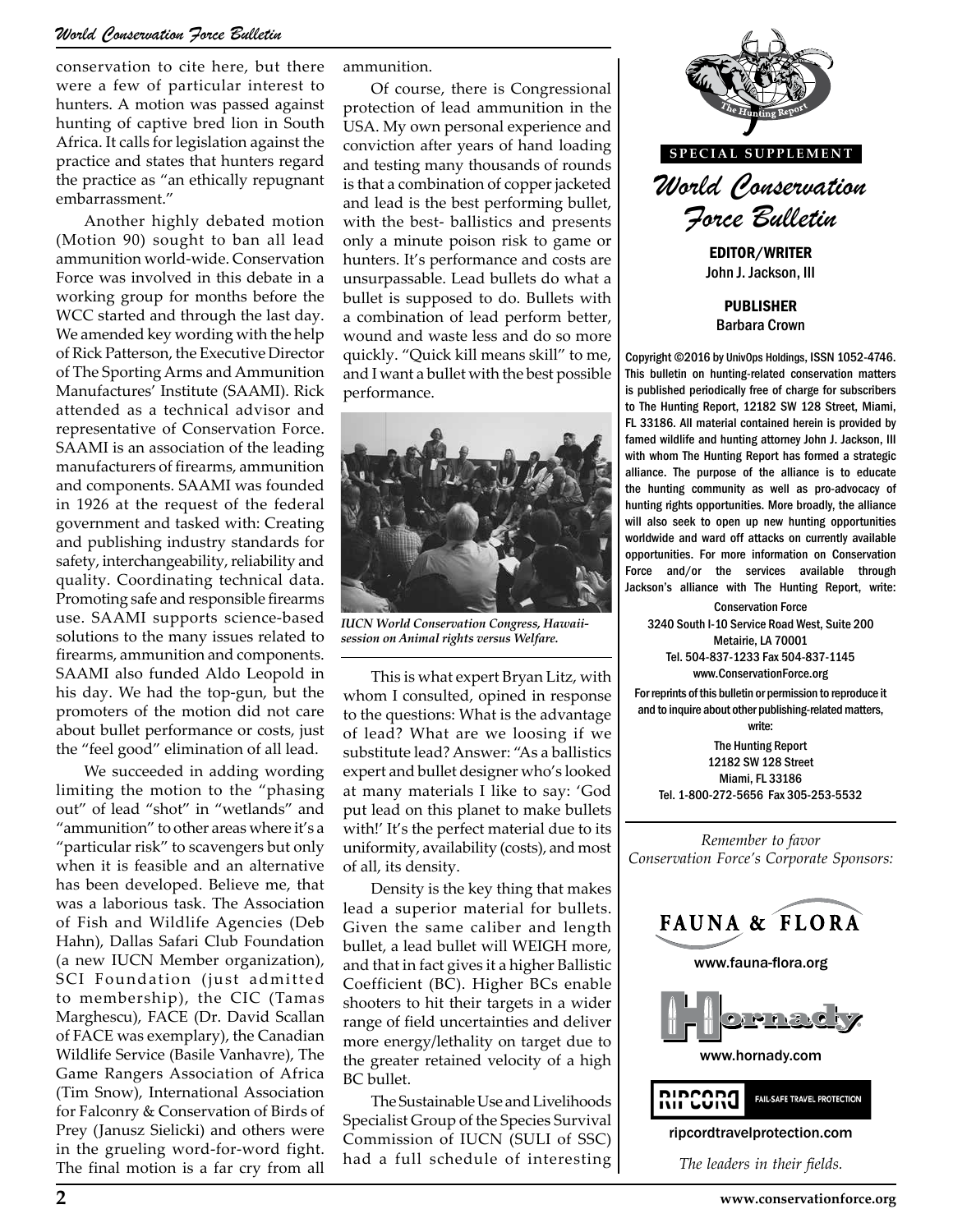activities. One was Conservation, Animal Welfare and Animal rights: Tensions and Synergies. In what is called a Knowledge Cafe individuals from divergent organizations were surprised to learn that they agreed on some issues and indeed may be able to join forces for the good of conservation when confronted with field decision issues. Example: Is it ethical to control feral cats that are eating endangered birds?

SULI also had an elaborate workshop entitled Does Hunting Have A Future - Conservation Incentives and Community Livelihoods in a Changing World. It proved to be a positive description of exemplary cases of conservation through hunting from all corners of the globe. We were especially proud of the speakers and programs described because nearly all were Conservation Force partners from the polar bear in Canada to the markhor

The July 30, 2016 rally "to<br>remember Cecil The Lion<br>and stop animal cruelty<br>worldwide. " was not all that was remember Cecil The Lion and stop animal cruelty worldwide...." was not all that was promised. The promoters advertised "IMAGINE a day where thousands of animal lovers gathering at their own city centers and public spaces making a statement and speaking against trophy hunting...." Well the main rally in Washington, DC had so few people attend that they were all invited up on the stage - and they all fit on the stage! Really small turnout.

The climatic Cecil incident may go down in history, but the hype surrounding it is not the moneyproducer animal rightist, welfarist and even some scientific and academic communities had jumped to capture. So far there is a great deal of effort but no evidence that Cecil will save the lion by calling attention to the plight of the lion and igniting "billions" in new revenue. This lion is not roaring money as many wished. What little money is being raised appears to be going largely to the wrong people and organizations, and it pales in comparison to the value of hunting that is being mischaracterized as one of the threats to be eliminated. It is disturbing if not disgusting to watch the fundraising antics often



*Dan Ashe, Director of the U.S. Fish and Wildlife Service speaking at IUCN in Hawaii*

#### in Tajikistan.

SULI also had a closed, day-long strategic planning session for the next four years. Shane Mahoney of Conservation Force's Board and his own

## Cecil Rally a Flop

laden with cheap shots at hunters. How dare they! Yet, as long as there is hunting, there will be lion. The lion needs hunters and hunting. By far the hunting community provides the most habitat and prey base, management and anti-poaching budget revenue and has been and continues to be essential to lion survival.

That said, it does not appear that USFWS's International Affairs will

### New Jersey Senator Lesniak Proposes New Elephant Ban in the State

The primary sponsor of the New Jersey trophy ban – now held to be preempted under the ESA – is back, with a new animal rights bill.

On 12 September State Senator Raymond Lesniak introduced bill S2508 to ban use of elephants in traveling animal acts in the state. This is defined to include carnivals, circuses, petting zoos, rides, and similar events in which animals are used for "the entertainment … of an audience" where the animals had to travel to or from the performance. (Presumably, the law would not apply to a show at a zoo or animal park where the elephant lives.) The bill imposes civil fines on violators.

The bill immediately passed by a 3-2 vote out of the Senate Economic Growth Committee, which Lesniak chairs. According to press reports, if the bill passes New Jersey would become the first state in the country to ban elephant performances in traveling shows and circuses.

The bill is called "Nosey's Law." "Nosey" is said to be "an elephant who is virtually crippled by arthritis, and who is forced to travel the country to give rides at fairs, flea markets and other events."

In a statement announcing the bill, Lesniak compared "Nosey" to "Cecil," calling her "a symbol for suffering that human beings sometimes make animals go through."

evolving organization, Conservation Visions, and I are both members and attended.

Conservation Force is a member organization of the IUCN. Conservation Force and its Board members are also members of the SULI Specialist Group, Antelope Specialist Group, Deer Specialist Group, and Cat Specialist Group, and monitors others like the Polar Bear, Elephant and Caprinae Specialist Groups. Conservation Force Board Member Philippe Chardonnet co-chairs the Antelope Specialist Group and recently formed the Buffalo Specialist Group and was holding a meeting on Cape Buffalo in Namibia while the WCC was being held. These groups of experts are the foremost experts in the world. Too few hunting representatives join and participate in the specialist groups as I have for more than two decades.

respond to the pending lion trophy import permit applications until after the CITES CoP ending in early October and the current hunting season. Believe

 My advice is to hold on because we will get through this ESA transitional period. Remember the elephant, white and then black rhino, crocodile, polar bear, wood bison, argali, markhor, et al. Many if not all are better off today

me, we continue to work on it.